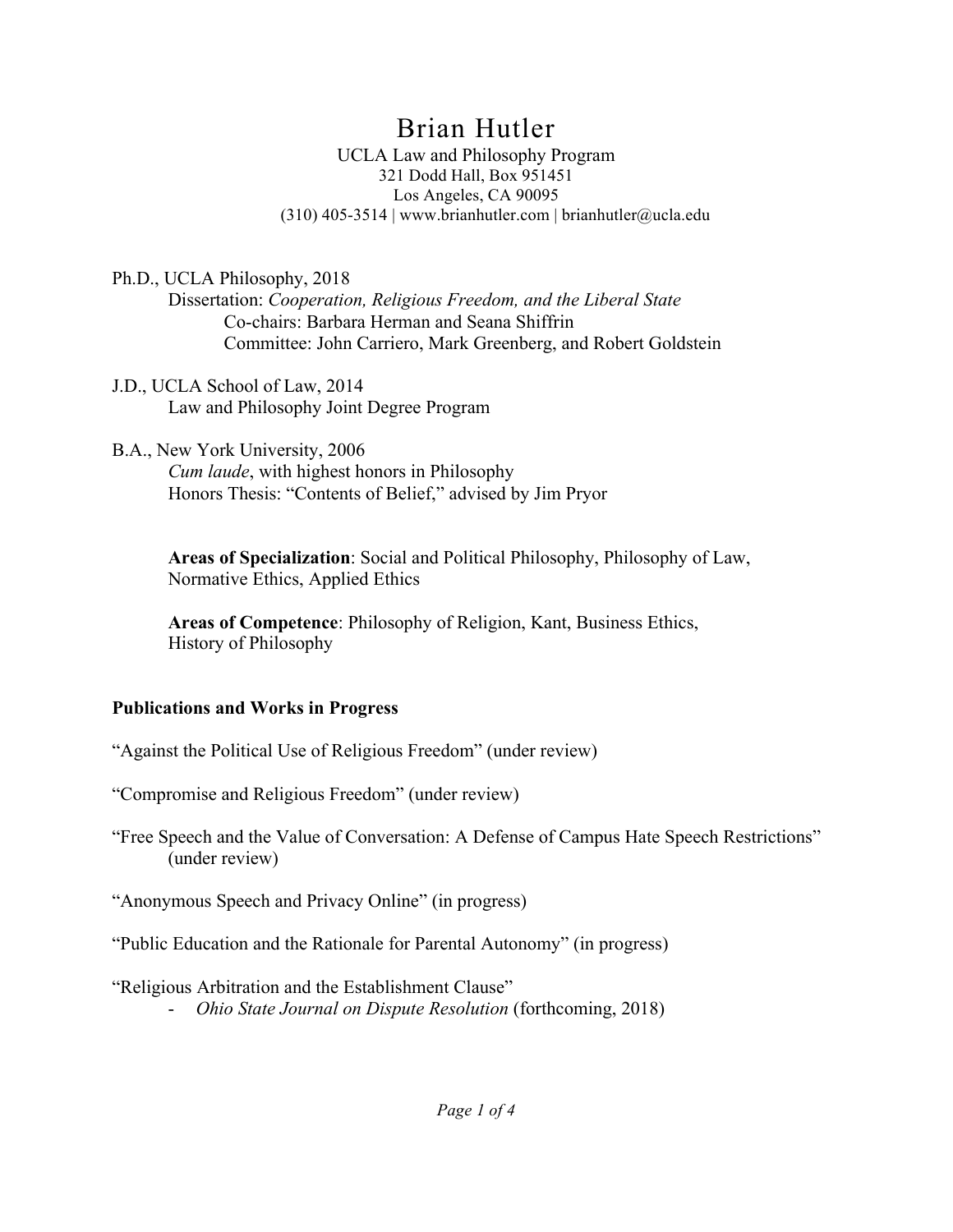# **Presentations**

| "Conscientious Objection or Civil Disobedience, but Not Both"<br>American Philosophical Association, Eastern Division, New York City (Jan. 8, 2019)                      |
|--------------------------------------------------------------------------------------------------------------------------------------------------------------------------|
| "Conscientious Objection or Civil Disobedience, but Not Both"<br>Law, Religion and Complicity Conference, Center for Human Values, Princeton<br>University (May 8, 2018) |
| "Speaker Anonymity as a Shield or a Sword"<br>Freedom of Expression Scholars Conference, Yale Law School (April 27, 2018)                                                |
| "Compromise and Religious Accommodation"<br>American Law and Religion Roundtable, Notre Dame School of Law, Chicago, Ill.<br>(June 15, 2017)                             |
| Comments on Ryan Doerfler "Arguing with Friends"<br>Bechtel Conference, University of Pennsylvania, Philadelphia, Pa. (May 22, 2017)                                     |
| "On the Distinction between Conscientious Objection and Civil Disobedience"<br>Ethics Breakfast, University of Pennsylvania (April 12, 2017)                             |
| "Religious Arbitration and the Establishment Clause"<br>Zicklin Center for Normative Business Ethics, the Wharton School, University of<br>Pennsylvania (March 17, 2017) |
| Comments on Gabriel Mendlow "Punishing Pure Thought"<br>American Philosophical Association, Central Division, Kansas City, Mo.<br>(March 2, 2017)                        |
| "Hate Speech, Political Conversation, and Citizenship"<br>Freedom of Expression Scholars Conference, Yale Law School (April 30, 2016)                                    |
| Comments on Suzanne Love "The Material Conditions of Freedom"<br>UCLA Law and Philosophy Graduate Conference (April 10, 2016)                                            |
| "Rawls on Accepting the Punishment for Civil Disobedience"<br>American Philosophical Association, Eastern Division, Washington D.C. (Jan. 8, 2016)                       |
| "Rawls on Accepting the Punishment for Civil Disobedience"<br>Rocky Mountain Ethics Congress, University of Colorado, Boulder (Aug. 8, 2015)                             |
| Comments on Micha Glaeser "(How) Does Morality Depend on Law?"<br>UCLA Law and Philosophy Graduate Conference (April 13, 2013)                                           |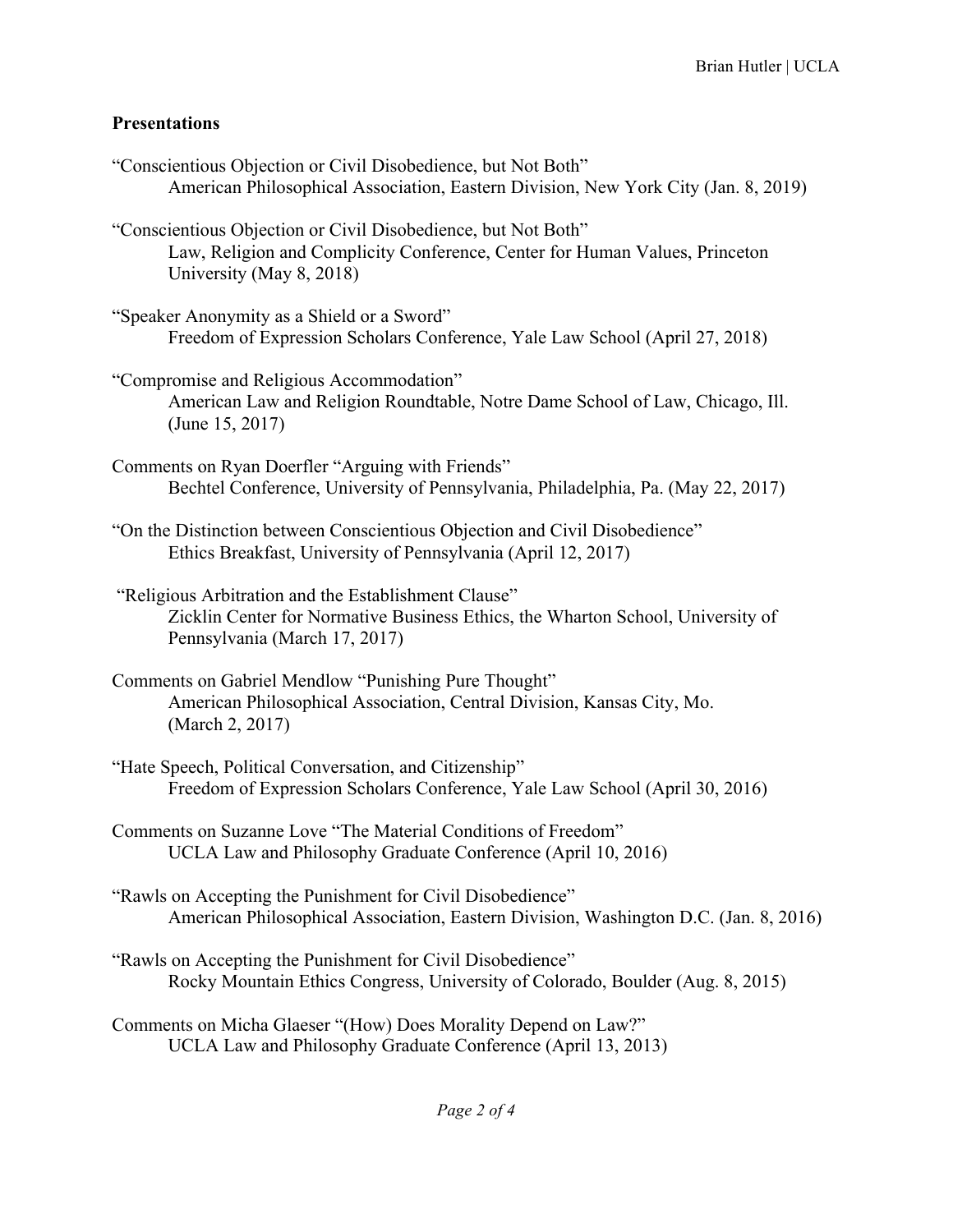#### **Academic Positions and Fellowships**

Lecturer, The Wharton School, University of Pennsylvania, Department of Legal Studies and Business Ethics (2018-2019) Lecturer, University of Pennsylvania, Department of Philosophy (2018) Predoctoral Fellowship, UCLA School of Law (2016-2018) Dissertation Year Fellowship, UCLA (2016-2017) University Teaching Fellow, UCLA (2014) Graduate Summer Research Mentorship with John Carriero, UCLA (2010) Graduate Summer Research Mentorship with A.J. Julius, UCLA (2009) Pauley Fellowship, UCLA (2008-2009) Salomonowitz Memorial Prize for Outstanding Scholarship in Philosophy, NYU (2006)

# **Teaching Experience**

# *Lead Instructor*

Philosophy of Law (University of Pennsylvania, Fall 2018) Law and Social Values (The Wharton School, Spring 2018 and Spring 2019) The Idea of Progress (UCLA, 2017) Philosophy of Law (UCLA, 2015) Intro to Political Philosophy (UCLA, 2014) International Law and the Legitimacy of Global Governance (UCLA, 2014) Theories of Punishment (UCLA, 2012)

# *Teaching Assistant*

Philosophy of Science, Katie Elliot (UCLA, 2016) Intro to Political Philosophy, Gavin Lawrence (UCLA, 2016) Rawls's Political Philosophy, Seana Shiffrin (UCLA, 2015) Aristotle's Ethics, Gavin Lawrence (UCLA, 2013) Philosophy of Mind, Gabe Greenberg (UCLA, 2013) Truth-Telling and Promising, Seana Shiffrin (UCLA, 2011) Existentialism, Rachel Johnson (UCLA, 2011) Intro to Ethics, Gavin Lawrence (UCLA, 2011) Phil Language, Andrew Hsu (UCLA, 2011) Epistemology, Andrew Hsu (UCLA, 2010) Intro to Political Philosophy, A.J. Julius (UCLA, 2010) Philosophy of Mind, Joseph Almog (UCLA, 2009)